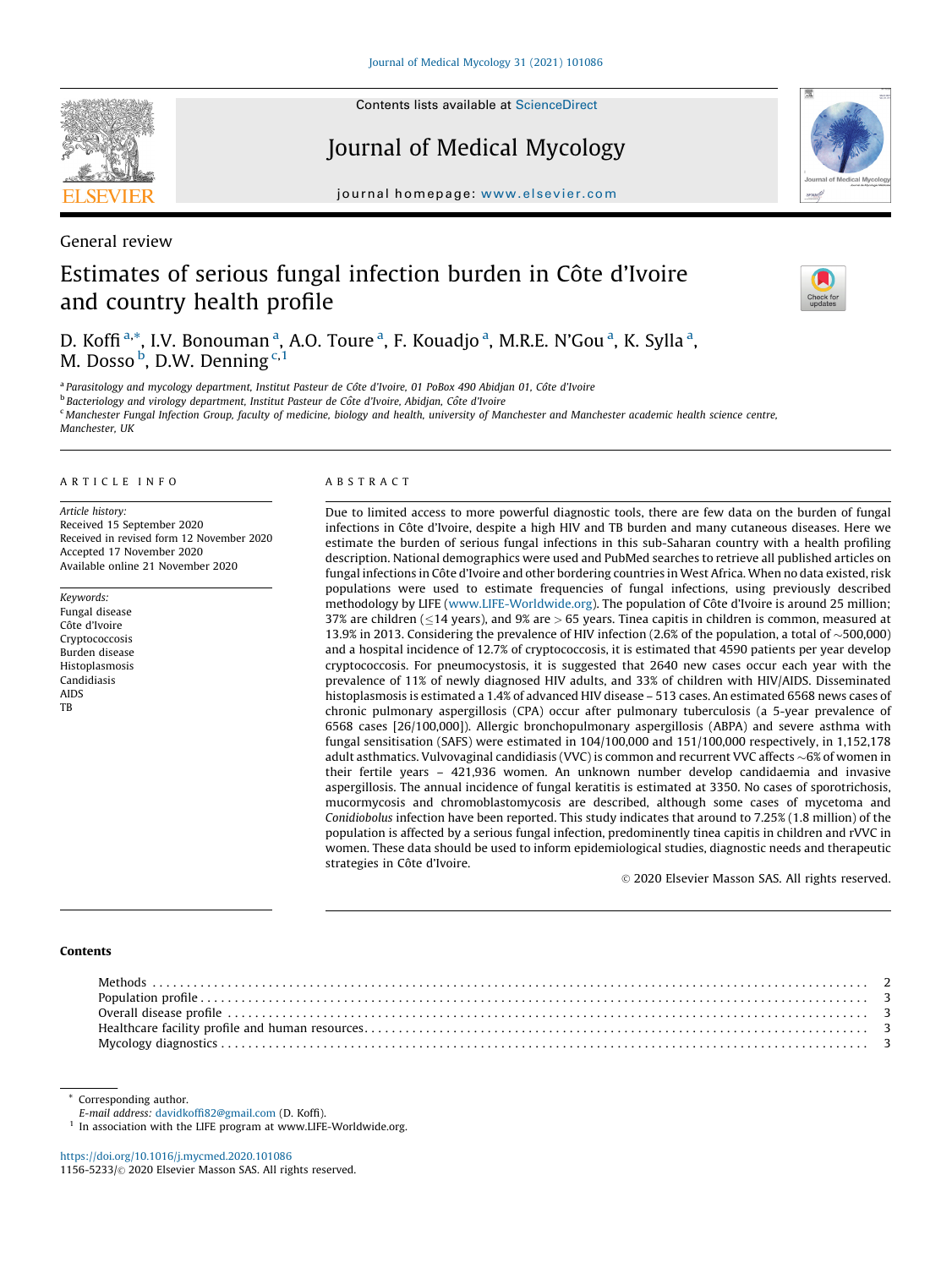| $\textbf{Histoplasmosis}\textcolor{red}{\cdots}\textcolor{red}{\cdots}\textcolor{red}{\cdots}\textcolor{red}{\cdots}\textcolor{red}{\cdots}\textcolor{red}{\cdots}\textcolor{red}{\cdots}\textcolor{red}{\cdots}\textcolor{red}{\cdots}\textcolor{red}{\cdots}\textcolor{red}{\cdots}\textcolor{red}{\cdots}\textcolor{red}{\cdots}\textcolor{red}{\cdots}\textcolor{red}{\cdots}\textcolor{red}{\cdots}\textcolor{red}{\cdots}\textcolor{red}{\cdots}\textcolor{red}{\cdots}\textcolor{red}{\cdots}\textcolor{red}{\cdots}\textcolor{red}{\cdots}\textcolor{red}{\cdots}\textcolor{$ |  |
|---------------------------------------------------------------------------------------------------------------------------------------------------------------------------------------------------------------------------------------------------------------------------------------------------------------------------------------------------------------------------------------------------------------------------------------------------------------------------------------------------------------------------------------------------------------------------------------|--|
|                                                                                                                                                                                                                                                                                                                                                                                                                                                                                                                                                                                       |  |
|                                                                                                                                                                                                                                                                                                                                                                                                                                                                                                                                                                                       |  |
|                                                                                                                                                                                                                                                                                                                                                                                                                                                                                                                                                                                       |  |
|                                                                                                                                                                                                                                                                                                                                                                                                                                                                                                                                                                                       |  |
|                                                                                                                                                                                                                                                                                                                                                                                                                                                                                                                                                                                       |  |
|                                                                                                                                                                                                                                                                                                                                                                                                                                                                                                                                                                                       |  |
|                                                                                                                                                                                                                                                                                                                                                                                                                                                                                                                                                                                       |  |
|                                                                                                                                                                                                                                                                                                                                                                                                                                                                                                                                                                                       |  |

# Introduction

Invasive fungal disease has a high attributable mortality unless diagnosed and treated promptly and appropriately. Nearly 2 million people die from invasive fungal infections each year in the world [\[1\]](#page-6-0). Over 90% of fungal infection-related deaths are due to species that belong to one of these four genera: Cryptococcus, Candida, Aspergillus or Pneumocystis. Epidemiological data for fungal infections are poor because many are misdiagnosed and statistics are extrapolated from few (mostly geographically localized) studies.

Côte d'Ivoire (or Ivory Coast) is located in West Africa south of the Sahara between 10 degree North latitude, 4 and 8 degree West longitude. It has an area of 322,462 km<sup>2</sup> and is bounded to the west by Liberia and Guinea-Conakry, to the north by Mali and Burkina Faso, to the east by Ghana and to the south by the Gulf of Guinea.

The population of Côte d'Ivoire is characterized by a growth rate of 2.6% per year and by the high proportion of its youth (41.5%) [\[2\]](#page-6-0). The health status of the population is marked by high maternal and infant-juvenile mortality, partly due to inadequate health services. The epidemiological profile is dominated by a high prevalence of HIV among those over 15 years of age as well as a high incidence of malaria among children under 5 and tuberculosis in the population, respectively 2.6% [\[3\],](#page-6-0) 189.9 per 1000 (Annual Report on the Health Situation 2018) and 85 per 100,000 inhabitants (Annual TB notification case 2018) [\[4\].](#page-6-0) The national health priorities are these three diseases (HIV, TB and malaria) and recently the novel coronavirus disease 2019 (COVID-19) absorbing all the funds allocated to the health system and hiding the urgency of opportunistic infections such as severe fungal diseases (SFIs).

One of the best documented examples of underfunding for fungal diseases is cryptococcosis. This disease is currently responsible for 15–20% of deaths in individuals with AIDS, and yet in 2015 it received 1% of the funding allocated to tuberculosis [\[5\]](#page-6-0). Remedying this situation requires more advocacies by the infectious disease community as well as more studies documenting the local, national and global burden of fungal diseases and their impact on human health.

Several studies documenting fungal disease in Côte d'Ivoire are published. Oral Candida infections were reported in paediatrics and adult patients  $[6]$ . Reports on Aspergillus  $[7,8]$  and Pneumocystis pneumonia (PCP) infections are limited to few cases [\[9,10\].](#page-6-0) Asthma is the most common chronic respiratory disease with hospitalisation rate of 5% [\[11\]](#page-6-0) and allergic rhinitis (which may be partly fungal in aetiology) was the most common allergic disease [\[12\].](#page-6-0)

Estimates of the impact of diseases on public health, generally referred to as burden of disease, are valuable inputs for public health authorities, developing appropriate surveillance of fungal diseases and setting policy priorities. Many estimates of the burden of serious fungal diseases are now published for over

60 countries with populations  $> 1$  million [\[13\].](#page-6-0) Disease burden should be considered as the underlying basis for health care prioritisation in Côte d'Ivoire.

Here we report on the burden of fungal disease in Côte d'Ivoire focusing in particular on prevalence data and the reliability of current estimates. These data will contribute to the global SFIs estimation project and awareness campaign, help reframe health policy by bringing a numerical estimate for expanded advocacy, increased research, and improved laboratory diagnostic capacity for the fighting of fungal infection.

### Methods

The methodology adopted is that previously described [\[14–](#page-6-0) [16\]](#page-6-0). Initially, we performed a PubMed search using the Medical Subject Headings terms. Keywords were combined using the Boolean operator AND and OR. Search details are: (''mycoses'' [MeSH Terms] or "mycoses" [all fields] or ("fungal" [all fields] and ''infection'' [all fields]) or ''fungal infection'' [all fields]) and (''Coˆte d'Ivoire'' [MeSH terms] or (''cote'' [all fields] and ''d'Ivoire'' [All Fields]) or "Côte d'Ivoire" [all fields] or ("ivory" [all fields] and "coast" [all fields]) or "ivory coast" [all fields]).

Demographic data were obtained from the ''Institut National de la Statistique-Côte d'Ivoire" based on the 2014 Housing and Population Census [\[2\].](#page-6-0) For many estimations, we used specific populations at risk (HIV/AIDS patients [\[3\],](#page-6-0) patients with pulmo-nary TB [PTB] [\[4\]](#page-6-0), asthma [\[17\],](#page-6-0) cancer [\[18\],](#page-6-0) burn patients [4], and patients receiving critical care) to derive national incidence or prevalence estimates of SFIs, using validated data from the country or others nearby, if available. The incidence of chronic superficial mycoses as obtained from those reported in the PubMed-retrieved papers. Cryptococcal meningitis (CM) was estimated in adults only (it rarely occurs in children) at a rate of 12.7% among adult HIV/ AIDS patients with CD4 less than  $200/\mu L$  [\[19\]](#page-6-0). PCP frequency was estimated by assuming 11% of newly diagnosed HIV/AIDS adults (risk spread over 2 years) and 33% HIV/AIDS children at risk (25% of those not on antiretroviral therapy) [\[20,21\]](#page-6-0). Disseminated histoplasmosis was estimated from an autopsy study published in 1994 [\[22\]](#page-6-0), and assumed to relate to all advanced HIV cases in the country  $(\sim 80,000)$  over a 2 year risk period.

Regarding invasive fungal infections associated with hospital care (notably candidiasis and aspergillosis), we considered hematology malignancies [\[23\],](#page-6-0) lung cancer [\[18\]](#page-6-0), chronic obstructive pulmonary disease (COPD) [\[24\]](#page-6-0), ICU and assumed peritonitis surgical patients based on neighbouring country data [\[25\].](#page-6-0) No transplantation procedures are currently done in Côte d'Ivoire. For chronic infections, mainly chronic pulmonary aspergillosis (CPA), we used the annual incidence of TB to calculate a annual incidence, as described previously [\[14–16\]](#page-6-0). This was then used to compute a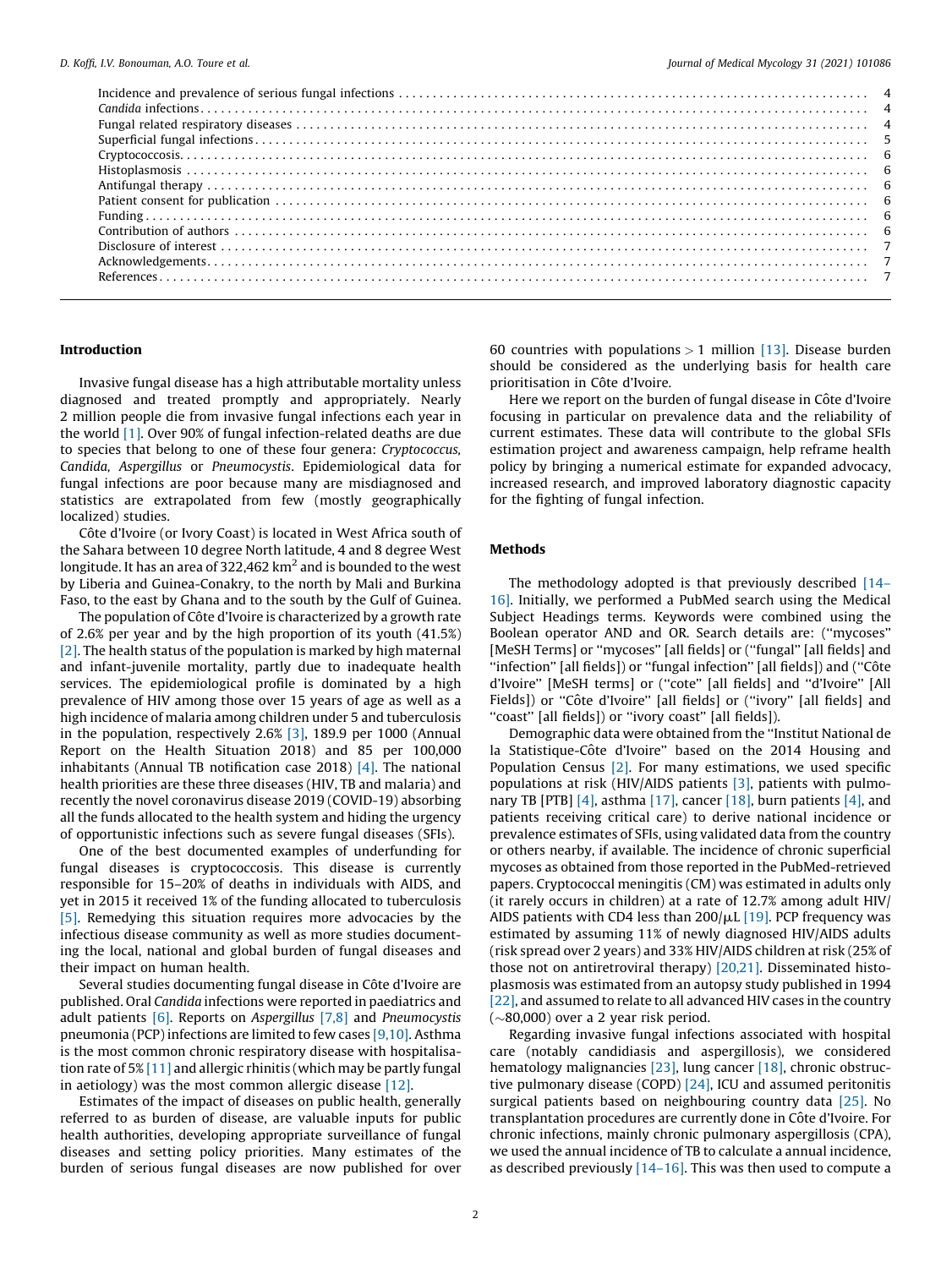five-year prevalence assuming a 15% annual mortality or surgical cure rate. We also assumed that 67% of all CPA cases had prior TB as the underlying disease. Invasive aspergillosis (IA), CPA and allergic bronchopulmonary aspergillosis (ABPA) and severe asthma with fungal sensitization (SAFS) were estimated in adults only. Adult asthma data came from To et al. as part of the World Health Survey on asthma [\[17\].](#page-6-0) We assumed that 2.5% of adult asthmatics had ABPA [\[26\]](#page-6-0) and 30% of the worst 10% of asthmatics had SAFS, supported by a recent review on asthma in Africa [\[27\]](#page-6-0).

Tinea capitis prevalence was estimated based on a local study in school children [\[28\].](#page-6-0) Fungal keratitis annual incidence was extrapolated from East Africa [\[29\]](#page-6-0).

# Results and discussion

## Population profile

The total population of Côte d'Ivoire was 22,671,331 inhabitants according to the results of the General Population and Housing Census (RGPH) of 2014. In 2018, it is estimated at 25,195,140 inhabitants (the basis of our estimates). About 48.4% are females and  $\sim$ 48% of population live below the poverty line. Poverty is unequally distributed among the regions of Côte d'Ivoire. The level of poverty varies from 22.7% in urban areas to 71.7% in rural areas [\[30\].](#page-6-0) Moreover, with the scarcity of public resources, investments in basic social services (health, education, infrastructure, etc.) have fallen considerably, leading to a decrease in the supply of these services. In terms of health resources, Côte d'Ivoire had 2023 primary health care institutions (PHCI), 82 general hospitals and 17 regional hospitals, i.e. one PHCI for 12,006 inhabitants and one reference hospital for 173,490 inhabitants [\[31\]](#page-6-0).

## Overall disease profile

In 2016, the incidence of endemic diseases (malaria, acute respiratory diseases, HIV/AIDS, tuberculosis) has declined, with the exception of diarrhea and sexually transmitted infections, which are on the rise. The WHO estimated the number of malaria cases at 7,890,000 (5,720,000–10,740,000) in 2016. Since 1995, a National Tuberculosis Program has been established to organize the fight against TB on a national scale. The tuberculosis notification rate in 2016 was 89 notifications per 100,000 inhabitants, compared to 98 per 100,000 inhabitants in 2015. Of 21,299 tuberculosis cases, 4608 (21.6%) were found to be HIV-positive [\[31\].](#page-6-0)

The total prevalence of HIV infection in 2018 was 2.6% [\[3\]](#page-6-0). At the level of care for HIV patients, 44% (1013 sites) of health facilities offered antiretroviral (ARV) care and treatment services. There were 252,125 patients on ARVs including 12,347 children (4.9%) and 239,778 adults.

With regard to cancer in Côte d'Ivoire, 15,000 new cases are expected each year. Among these cancers, it is estimated that 271 cases of lung cancer (5-year prevalence) are diagnosed each year, or 1.09% of all cancers [\[18,32\].](#page-6-0)

#### Healthcare facility profile and human resources

Côte d'Ivoire registered 6732 functioning hospital beds in 2018. The estimated number of critical care beds in 2018 was 673 (assuming 10% of hospital beds are occupied by critically ill patients). Transplant singular programs (solid organ and hematopoietic stem cell) do not exist in Côte d'Ivoire and there is no nationwide registry of surgeries undertaken.

In terms of the technical platform and existing health equipment (shown in Table 1), there were a total number of Table 1

HealthTechnical plateform and equipment available in the country (RASS 2018).

| Technical plateform and equipment | 2017 | 2018 |
|-----------------------------------|------|------|
| Public lab of medical biology     | 231  | 253  |
| Operating theatre                 | 89   | 99   |
| Ambulance                         | 536  | 629  |
| Blood transfusion centers         | 162  | 162  |
| Radiology department              | 84   | 85   |
|                                   |      |      |

99 operating theatre, 253 public medical biology laboratories, 85 radiology units, 629 ambulances and 162 blood transfusion centers in public health establishments in 2018 compared to 2017. However, it should be noted that at the level of health districts: 8.1% register at least one non-functional medical device in their public biology laboratory, 18.6% do not have an operating theatre, 26.7% do not have any radiology service and 2.3% do not have a blood transfusion center  $[4]$ . Only a few  $(9)$  centres undertake bronchoscopy with 40% belonging to the private sector and almost all are based in Abidjan.

Also in 2018, the Ministry of Health and Hygiene recorded a ratio of physicians providing healthcare in the public sector of 1.4 physicians per 10,000 inhabitants. The ratio of nurses to health care providers in the public sector is 2.3 nurses per 5000 inhabitants and the ratio of midwives to health care providers in the public sector is 2.7 midwives per 3000 women of reproductive age (WRA). The WHO minimum standards for human resources in health (1 doctor per 10,000 inhabitants, 1 nurse per 5,000 inhabitants and 1 midwife for 3,000 WRA) were reached in 2018 [\[31\]](#page-6-0).

Otherwise, the budget granted by the State of Côte d'Ivoire to the Ministry of Health and Public Hygiene fell from USD \$665,138,840 in 2017 to \$650,292,813 in 2018, a decrease of \$14.8 million  $(-2.22%)$ . This budget represents 5.3% of the general State budget in 2018. This is lower than the commitments made by the State of Côte d'Ivoire at the Abuja (Nigeria) summit in 2001 which is to devote 15% of the general state health budget [\[31\].](#page-6-0)

## Mycology diagnostics

Only a few laboratories (5) are capable of doing diagnostic tests for fungal infection with conventional methods (culture, direct examination), antifungal susceptibility testing and/or innovative technical detection or for identification (PCR, MALDI-TOF). India ink microscopy in cerebrospinal fluid is the principal means of making the diagnosis of cryptococcal meningitis. Recent years have seen the introduction of cryptococcal, Histoplasma and Aspergillus antigen lateral flow assays, as well as Elisa based assays. Only the first is available in Côte d'Ivoire and is not extensively used. An Aspergillus antibody point of care assay with excellent sensitivity and specificity [\[33\]](#page-6-0) has also been launched in the last 2 years and is not yet available. All of these tests are WHO essential diagnostics.

A solution of choice for the early diagnosis of PCP in health facilities without fiberoptic bronchoscopy is the examination of expectorated sputum or induced by inhalation of a hypertonic solute [\[34\].](#page-6-0) Detection of Pneumocystis jirovecii in sputum or bronchoalveolar lavage fluid can be by direct microscopy using Gomori Methenamine Silver (GMS) or calcofluor white stain, immunoflurescence or PCR. Pneumocystis PCR is the most sensitive technique, is now a WHO essential diagnostic and is the only means of diagnosing pneumocystosis in children [\[35\]](#page-6-0). None of these techniques are currently used in Côte d'Ivoire.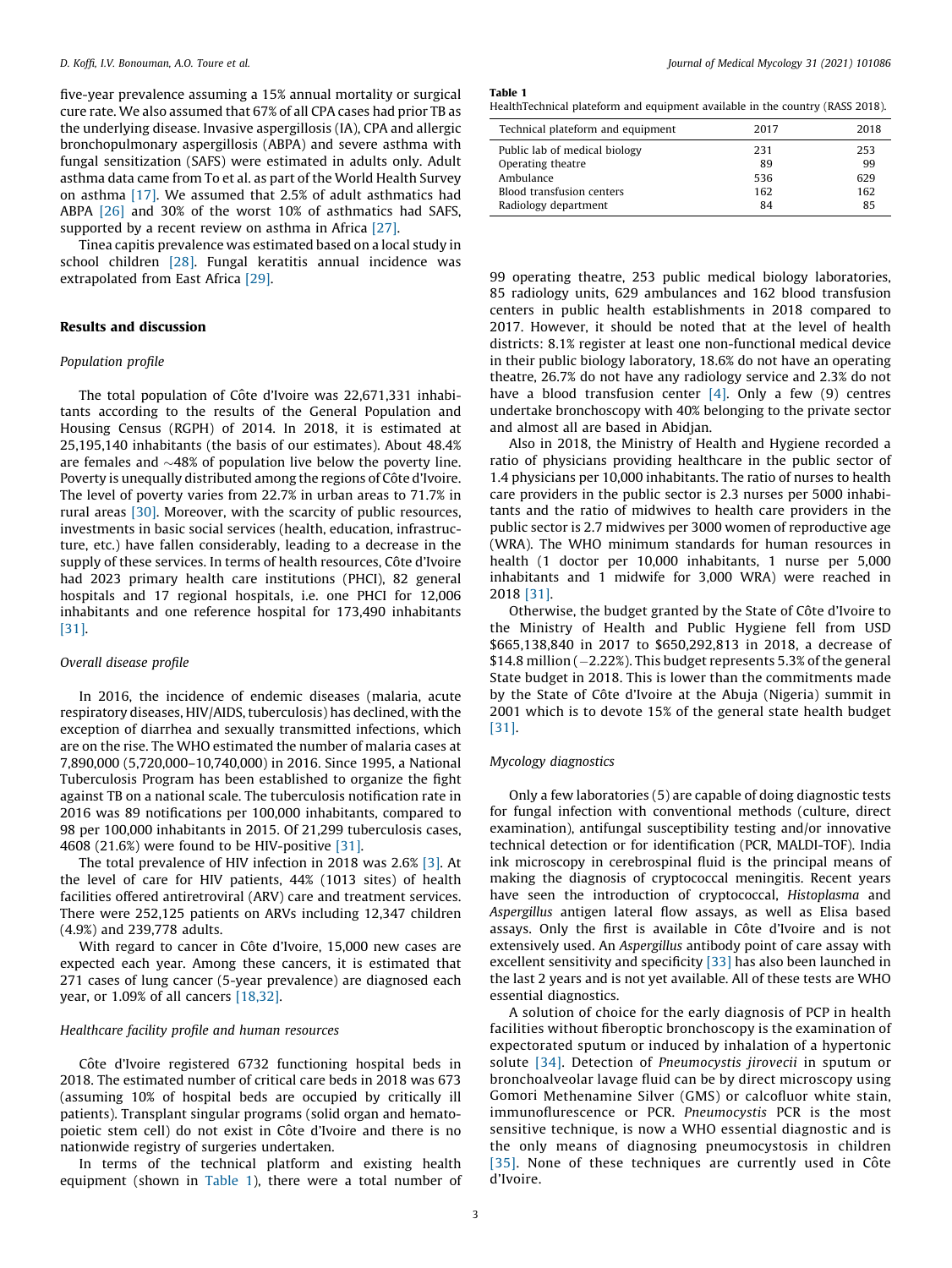#### Table 2

Estimated incidence and prevalence of most serious fungal diseases in Côte d'Ivoire.

| Infection                                             |           | Number of infection per underlying disorder per year | Total burden | Rate/100K                |                          |           |                   |
|-------------------------------------------------------|-----------|------------------------------------------------------|--------------|--------------------------|--------------------------|-----------|-------------------|
|                                                       | None      | <b>HIV/AIDS</b>                                      | Respiratory  | Cancer                   | ICU                      |           |                   |
| Esophageal candidiasis                                |           | 4665                                                 |              |                          | $\overline{\phantom{m}}$ | 4665      | 19                |
| Oral candidiasis                                      |           | 17,280                                               |              |                          | -                        | 17,280    | 69                |
| Candida peritonitis                                   |           |                                                      |              |                          | 189                      | 189       | 0.75              |
| Candidaemia                                           |           |                                                      |              | 882                      | 378                      | 1260      | 5                 |
| Recurrent <i>candida</i> vaginitis $(4 \times$ /year) | 421,936   |                                                      |              |                          |                          | 421,936   | 1675              |
| <b>ABPA</b>                                           |           |                                                      | 28,804       | $\overline{\phantom{0}}$ | $\overline{\phantom{0}}$ | 28,804    | 114               |
| <b>SAFS</b>                                           |           |                                                      | 38,022       | $\overline{\phantom{0}}$ | $\overline{\phantom{0}}$ | 38,022    | 151               |
| <b>CPA</b>                                            |           |                                                      | 6568         |                          | $\overline{\phantom{0}}$ | 6568      | 26                |
| Invasive aspergillosis                                |           | 640                                                  | 852          | 58                       | $\overline{\phantom{0}}$ | 1550      | 6.15              |
| Cryptococcal meningitis                               |           | 4590                                                 | -            |                          | $-$                      | 4590      | 1.822             |
| Pneumocystis pneumonia                                |           | 2640                                                 |              |                          | -                        | 2640      | 1.048             |
| Histoplasmosis                                        |           | 513                                                  |              |                          | $-$                      | 513       | 2.04              |
| Tinea capitis                                         | 1,295,786 | -                                                    |              |                          | $\equiv$                 | 1,295,786 | 5143              |
| Fungal keratitis                                      | 3350      | -                                                    |              |                          | $-$                      | 3350      | 13.3              |
| Total burden estimated                                | 1,721,072 | 30,328                                               | 74,246       | 940                      | 567                      | 1,827,204 | $\qquad \qquad =$ |

ABPA: allergic bronchopulmonary aspergillosis; SAFS: severe asthma with fungal sensitisation; CPA: chronic pulmonary aspergillosis; ICU: intensive care unit.

## Incidence and prevalence of serious fungal infections

About 7.25% (1,827,204) Ivorians were estimated to be affected by SFIs. Table 2 shows the estimated total burden of fungal infections, the number of infections classified according to the main risk factors as well as the rate for 100,000 inhabitants.

## Candida infections

There are no studies published on candidaemia or invasive candidiasis in Côte d'Ivoire, so we have estimated a general rate of 5/100,000 or 1260 cases of candidaemia annually [\[36\]](#page-6-0). Burned patients are more likely to develop candidemia and other fungal systemic lesions, as are HIV-positive patients [\[37\]](#page-6-0). Candidemia occurs in 2.5 to 7% of patients in intensive care units for burns [\[38\]](#page-6-0). In Côte d'Ivoire, the Abidjan center for burn victims receives about 500 burn patients a year. So nearly 25 will develop candidemia [\[39\]](#page-6-0). We have assumed that 30% of candidaemia cases occur in intensive care.

For surgical ICU patients Candida peritonitis may develop in association with recurrent gastrointestinal perforations or anastomotic leakage after surgical intervention. Candida species are isolated between 70–90% of all patients with peritonitis [\[40\]](#page-6-0). Acute peritonitis is a very common pathology. It occupies third place in acute surgical abdomens after appendicitis and intestinal occlusions. Its frequency is estimated, compared to all acute surgical abdomens, to be 3% in France  $[41]$  and 20% in Mali  $[25]$ . If as in France we assume that the number of patients with intraabdominal candidiasis is 50% of those with candidaemia [\[42\],](#page-6-0) we estimate 189 such cases, but this may be a substantial underestimate.

Esophageal candidasis occurs frequently in HIV-infected patients. We estimate 4665 cases based on 20% of new HIVinfected patients and 0.5% of those on ARVs [\[43\]](#page-6-0). HIV/AIDS adds nearly 2 million cases of oral thrush and > 500,000 cases of oesophageal fungal infections annually in the world  $[44]$ . Oral fungal infections are also common in babies, denture wearers, individuals using inhaled steroids for asthma, leukemia and transplant patients and people receiving radiotherapy for head and neck cancers, but we have been unable to estimate incidence of these cases.

rVVC is defined as four or more episodes of vulvovaginal candidiasis per year. This is a surprisingly common health problem in sexually active women. rVVC is relatively common in Côte d'Ivoire with C. albicans as the main causative agent. In Côte d'Ivoire, a cross-sectional study of 400 women attending an STD clinic found – 40% had evidence of VVC [\[45\]](#page-6-0). This same cohort was later re-analysed for rVVC and 23.5% of adult women were apparently affected by rVVC [\[46\].](#page-6-0) This is however a select population and so the denominator will be larger than 400, but it is not clear how large. Considering the actual adult female population size, our estimate of rVVC prevalence is 421,936 cases of rVVC at a rate of 1675 females per 100,000 person-years, but the real figure may be higher than this (and we have used 6% in our estimate [Table 2]). About one in four women with VVC developed rVVC, a significantly higher proportion than that reported in the literature, which ranges from 6 to 9% in European and North American women [\[47,48\]](#page-6-0). This relatively high rate seems to corroborate previous studies suggesting an association of rVVCs with the black people [\[47,49,50\],](#page-6-0) suggesting that genetic factors related to being black are responsible for the high susceptibility of women of this racial group to rVVC [\[50,51\]](#page-6-0). However, these putative genetic factors may not explain alone this relatively high rate of rVVC. Host-related and behavioural factors could also be associated with the occurrence of these recurrences.

# Fungal related respiratory diseases

Respiratory diseases including TB and asthma are major causes of morbidity and hospital admissions in Côte d'Ivoire. Exacerbations of asthma are common and may be driven by fungi, especially Aspergillus spp, which is common in the environment and colonise the airways. ABPA, CPA and SAFS frequencies are thus anticipated to be high. We calculated that SAFS affects 38,022 Ivorian adults annually. ABPA and SAFS are collectively known as ''fungal asthma'' which is responsive to antifungal therapy, and over 40,000 adults probably suffer from this, as there is probably some duplication between ABPA and SAFS prevalence. The long-term natural history of fungal allergy is not well documented. Some people have allergic fungal infection that comes and goes in severity, usually for unclear reasons. Mucus production and mucosal swelling in the airways, nose and sinuses is the hallmark of fungal allergy.

CPA is particularly common after pulmonary TB, and we estimate an annual incidence of 1567 cases. However as this is a chronic condition, the overall prevalence will be higher, an estimated 6,568, of which 75% of cases are TB related and the remainder to other pulmonary conditions such as sarcoidosis and previous pneumothorax. Some patients have no underlying condition at all, are usually misdiagnosed and TB. The key test Aspergillus IgG antibody (or precipitins) is not available in Côte d'Ivoire.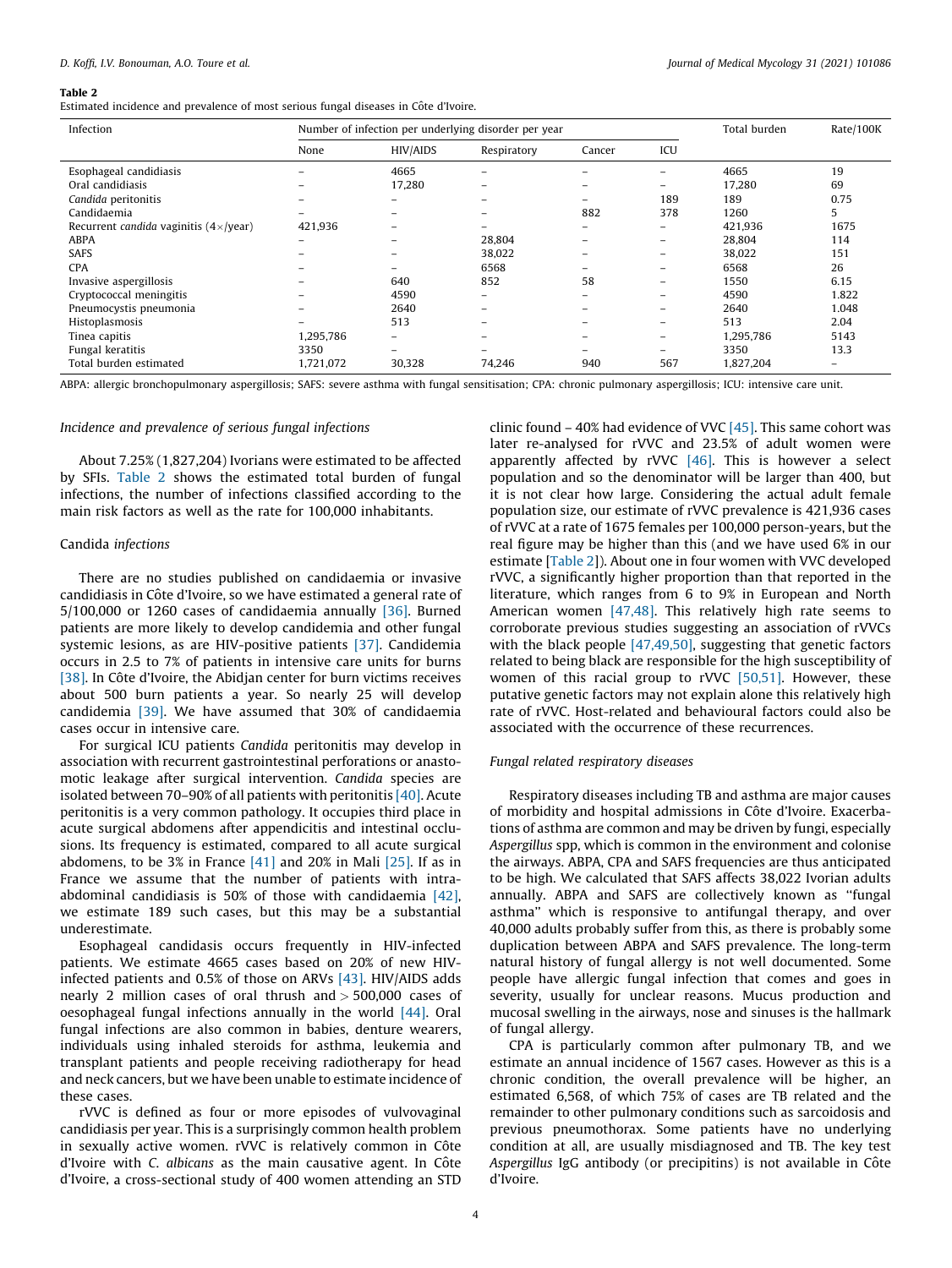<span id="page-4-0"></span>PCP exists in Côte d'Ivoire as evidenced by the autopsy study of Coulibaly et al. who found in post-mortem a prevalence of 8.6% in 70 HIV-infected patients [\[22\].](#page-6-0) This disease is caused by the opportunistic fungus P. jirovecii, which is a life-threatening infection in HIV/AIDS patients. Compared with adults, HIV-positive children had a high prevalence of P. jirovecii pneumonia and a low prevalence of tuberculosis. Almost a third of HIV-positive children had PCP, according to Lucas et al.  $[10]$ , a rate similar to that found in affected children in industralized countries but much higher than the incidence in adults in Abidjan. We can estimate 2640 cases of PCP, 990 in adults and 1650 in children. Several studies from different African countries found the incidence of PCP in HIVpositive patients to vary from 1.25–49% [\[52\]](#page-6-0).

The relative infrequency of pneumocystosis is due to the low prevalence of P. jirovecii in the African environment and lack of appropriate diagnostic means, such as bronchoalveolar lavage and trans-bronchial biopsy [\[53\]](#page-6-0). PCP may occur in other immunosuppression contexts, including solid organ transplant patients (kidney in particular), lymphoma or in patients receiving longterm corticosteroids. In these cases the clinical picture is often more brutal and the symptoms more frequently require admission to intensive care unit. We were unable to assess the incidence of these cases in the absence of any data.

Invasive aspergillosis (IA) was estimated in leukaemia, lung malignancies, COPD and HIV/AIDS. It was assumed that 10% of acute myeloid leukaemia (and an equal number of other leukaemia and lymphoma patients), 2.6% of lung cancer patients [\[54\]](#page-7-0) 1.3% of COPD hospital admissions (65,500) and 4% of HIV/AIDS deaths (16,000) [\[55\]](#page-7-0) develop IA. We estimate an annual incidence of 1550 cases. Very few of these diagnoses are currently established in Côte d'Ivoire and the optimal therapy of voriconazole is unavailable. Globally over 300,000 individuals develop IA annually with mortality rates ranging between 30% and 95% despite recent advanced HIV disease is a significant risk factor for the development of IA [\[56,57\].](#page-7-0) We know that the diagnosis of IA can be challenging: host risk factors, clinical symptoms and radiological findings must be put into context. Demonstration of morphological features consistent with Aspergillus species or recovery of Aspergillus from a tissue sample is required to define a positive (definitive) case. Obtaining tissue samples is often problematic in these multi-morbid patients and the yield of fungi in culture is low, difficult to interpret and prior antifungal prophylaxis further reduces its sensitivity [\[58,59\].](#page-7-0) Detection of Aspergillus antigen (galactomannan) by ELISA or more recently immune-chromatographic technology (lateral flow devices) have been shown to be much more sensitive than culture [\[60\]](#page-7-0) but which unfortunately are not yet available in the country. Just as IA cases are challenging to diagnose, so is mucormycosis and we have not estimated this life-threatening infection.

# Superficial fungal infections

Approximatively 25% of the general population have superficial fungal infections of skin and nails, that are caused by dermatophytes [\[61\]](#page-7-0). Children constitute the most affected population, especially in playgrounds, and thus are more likely to be in closer contact with sources of fungal pathogens. Tinea capitis is very common in children of sub-Saharan countries particularly in Côte d'Ivoire. In a large epidemiology study conducted in 2013, 13.9% of 17,745 children were found to be positive, mainly with anthropophilic dermatophytes, such as Trichophyton soudanense and Microsporum langeroni [\[28\].](#page-6-0) We thus estimated that 1,295,786 school children suffer from tinea capitis according to this epidemiological study. A similar pattern and frequency is seen in other West Africa countries including Nigeria [\[62\]](#page-7-0), Guinea [\[63\]](#page-7-0) and Senegal [\[64\]](#page-7-0).

Superficial fungal infections are more rarely caused by nondermatophyte moulds (NDM) attacking the skin or nails. A longitudinal analysis of clinical data in the last 10 years shown the increased prevalence of filamentous fungi involved in superficial mycosis in Côte d'Ivoire. We have recently found Aspergillus flavus (24.3%) Penicillium sp (22.9%), Fusarium sp (17.2%), and Aspergillus niger (15.7%) from clinical samples primarily of nails but also intertrigo and mucosal infections (data unpublished). This data was confirmed by a recent review of 42 epidemiological studies from Bongomin et al. [\[65\]](#page-7-0), showed that onychomycosis due to Aspergillus spp. varies between  $<$  1 and 35% of all cases of onychomycosis in the general population and higher among diabetic populations (accounting for up to 71%) and older people.

A single case of Conidiobolus infection of the face is described [\[66\]](#page-7-0). A small number of mycetoma cases are described [\[67\].](#page-7-0) No cases of sporotrichosis or chromoblastomycosis are described. Fungal keratitis is seen clinically but rarely confirmed. Based on a global analysis and using data from East Africa, we estimate 3,351 cases annually. Clearly, this needs confirmation and it is likely that all these eyes go blind, or have to be removed.

Table 3

|  |  |  |  |  | Antifungal agents available in Côte d'Ivoire and whether included in the essential medecines list. |  |
|--|--|--|--|--|----------------------------------------------------------------------------------------------------|--|
|  |  |  |  |  |                                                                                                    |  |

| ັ<br>ີ               |           |          |              |                                 |
|----------------------|-----------|----------|--------------|---------------------------------|
| Antifungal agent     | Available | On EML   | Hospital use | Community pharmacy availability |
| Systemic agents      |           |          |              |                                 |
| Amphotericin B       | Yes       | Yes      | Yes          | Yes                             |
| Lipid amphotericin B | No        | $\equiv$ | -            | $\overline{\phantom{0}}$        |
| Fluconazole          | Yes       | Yes      | Yes          | Yes                             |
| Itraconazole         | Yes       | Yes      | No           | Yes                             |
| Ketoconazole         | Yes       | Yes      | Yes          | Yes                             |
| Terbinafine          | Yes       | Yes      | Yes          | Yes                             |
| Griseofulvin         | Yes       | Yes      | Yes          | Yes                             |
| Flucytosine          | No        | -        | -            | $\overline{\phantom{0}}$        |
| Voriconazole         | No        |          |              |                                 |
| Capsofungin          | No        |          |              |                                 |
| Micafungin           | No        |          |              |                                 |
| Anidulafungin        | No        | ۰        | -            | -                               |
| Topical agents       |           |          |              |                                 |
| Natamycin eye drops  | No        |          |              |                                 |
| Nystatin             | Yes       |          | Yes          | Yes                             |
| Miconazole           | Yes       | Yes      | Yes          | Yes                             |
| Econazole            | Yes       | No       | Yes          | Yes                             |
| Cyclopiroxolamine    | No        | -        | -            | -                               |

 $EMI: WHO$  essential medicine list.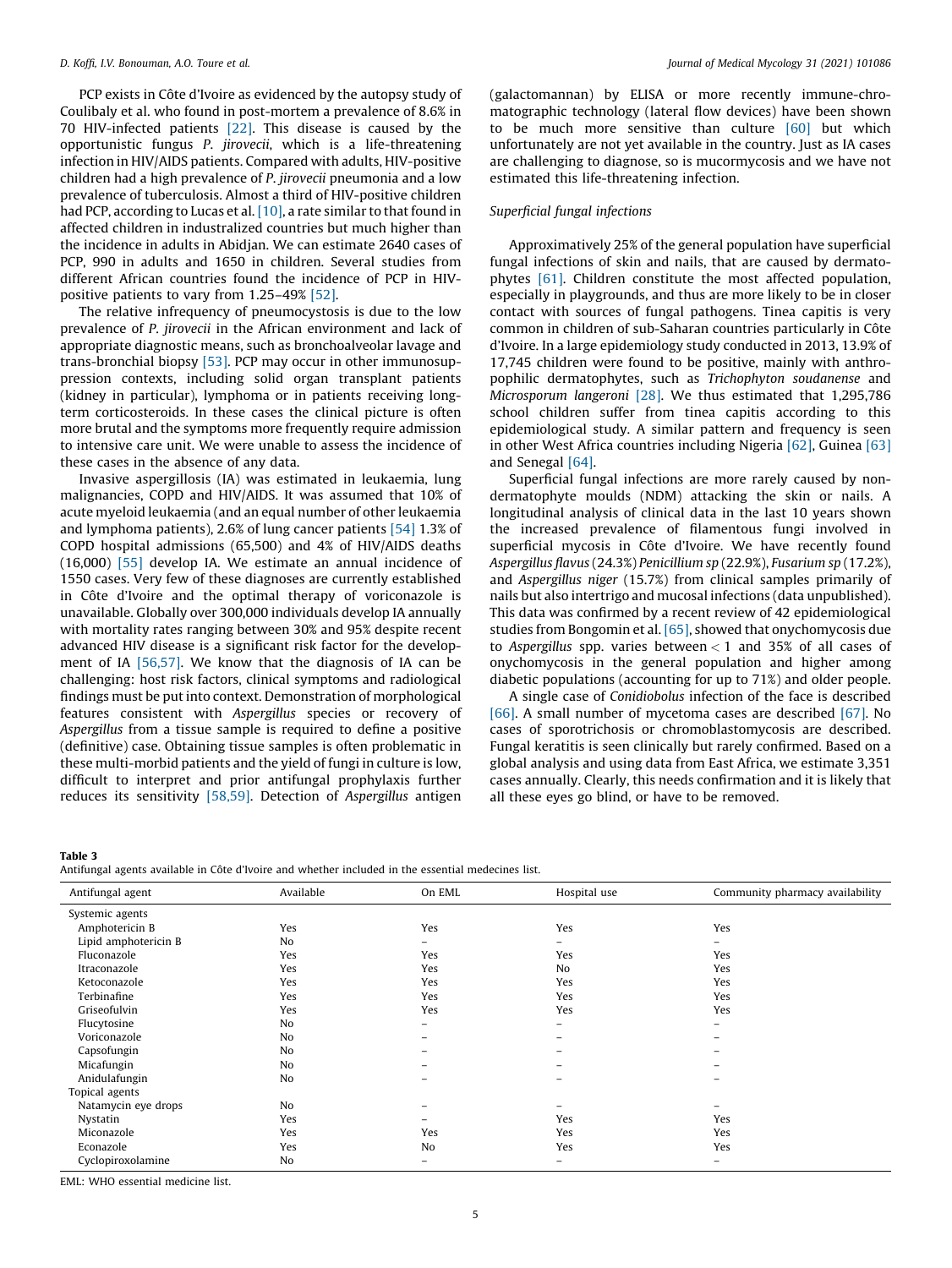#### Cryptococcosis

The emergence of Cryptococcus infections has dramatically changed the epidemiology of cerebro-meningeal disease in sub-Saharan Africa, where 70% of HIV/AIDS infections are concentrated. Neuromeningeal cryptococcosis (NMC) is the most serious form of this infection. Death is inevitable in the absence of antifungal treatment and mortality remains high despite it. The incidence of this pathology varies from 2 to 30% in HIV-positive patients. However, epidemiological data of this pathology for Africa are limited. We estimated 4590 cases of NMC among adult HIV/AIDS patients, using a 12.7% rate from a study Osazuwa et al. [\[19\]](#page-6-0) However, two hospital-based studies in Côte d'Ivoire [\[68,69\]](#page-7-0) reported a surprisingly low prevalence of rate of 0.6 and 3.6 and they cannot be generalized to the population because of selection bias such that many patients with cryptococcal infection probably died before either being tested for HIV or attending the clinic and by the lack of use of cryptococcal antigenemia (CRAG) test which is not yet routinely available in hospitals. CRAG is detectable a median of 22 days before the onset of symptoms [\[70\]](#page-7-0) and was shown to be 100% sensitive for predicting the development of NMC in the first year of ART [\[71\]](#page-7-0), and is also associated with both NMC and mortality [\[72\]](#page-7-0). In view of these observations, screening for subclinical or asymptomatic infection by a serum CRAG assay in patients with advanced HIV infection, and giving antifungal therapy to those testing positive, may prevent the development of NMC.

#### Histoplasmosis

Histoplasmosis is one of the opportunistic infections associated with AIDS. Most diagnoses of histoplasmosis are made postmortem, as pre-mortem confirmatory tests are unavailable. The autopsy study carried out in Côte d'Ivoire on 70 HIV-positive patients who died revealed only 1.42% histoplasmosis [\[73\].](#page-7-0) Otherwise, histoplasmosis in children or the immunocompetent subject are very rarely described and the clinical presentation is often misleading. But in Côte d'Ivoire two cases of histoplasmosis in immunocompetent patients are recorded: Histoplasma capsulatum var. capsulatum in a patient 36 years and without blemish [\[74\]](#page-7-0) and Histoplasma capsulatum var. duboisii in a child [\[75\].](#page-7-0) We estimate 513 acute disseminated cases based on 1.42% of HIV-infected patients. Our estimate could be an underestimate with a 13% rate of histoplasmosis among HIV-positive patients with persistent fever and coughing associated with cutaneous lesions reported by Mandengue et al. in Cameroon [\[76\]](#page-7-0) and also the fact that we have a few skilled personnel and facilities to make the diagnosis. In AIDS, 10–40% of patients present with skin lesions, which could facilitate rapid diagnosis if biopsied and examined histopathologically.

# Antifungal therapy

Despite an increase in antifungal treatments over the past two decades, treatment outcomes are still disappointing. Delays in diagnosis and fungal identification greatly limit the efficacy of therapy. Restrictions in route of administration, spectrum of activity, and bioavailability of some antifungal, especially in HIV/ AIDS and drug interactions hampers treatment success.

There are some antifungal agents available in Côte d'Ivoire that are included in the country's essential medicines list ([Table](#page-4-0) 3), including fluconazole, itraconazole, amphotericin B [\[77\]](#page-7-0). Many are off patent with numerous generic formulations. Very large numbers of topical azoles are available clinically for thrush and superficial infections; but these are not covered in this report. Conventional amphotericin B treatment is largely used in the hospitalized patient for systemic infection. In Cameroon and

Zimbabwe, about 100,000 days of amphotericin B therapy are estimated annually. But in Mozambique and DRC, an estimated 200,000 days of amphotericin B therapy are needed. Flucytosine is not available in Côte d'Ivoire although it has been on the WHO EML since 2013. Itraconazole is not available in Senegal, Gambia, Burundi and Eritrea, and probably some other countries. The total estimated market for itraconazole capsules in Cote d'Ivoire and other antifungals has not been estimated. Natamycin eyedrops is also not available but critically important for fungal keratitis.

The increasing incidence of antifungal drug resistance, documenting fungal disease with diagnostic evidence has several merits. First, it can establish the correct diagnosis, with both immediate and longer term implications for therapy – cryptococcal meningitis being an excellent example. Second, exclusion of a fungal diagnosis can allow stopping of therapy – a good example is discontinuing high dose (and often toxic) cotrimoxazole for PCP [\[78\]](#page-7-0), as well as corticosteroids. Third, if a fungal diagnosis can be made, instead of a bacterial diagnosis, such as CPA instead of smear negative tuberculosis, then antibacterial therapy can be stopped, contributing to antimicrobial resistance (AMR) control[\[78\].](#page-7-0) Finally, increasing antifungal resistance, both acquired and intrinsic, allows optimisation of antifungal therapy, instead of blind empiricism before treatment performed.

# Conclusions

In conclusion, with almost 1.8 million cases among 25 million people, severe fungal infections affect 7.25% of the population of Côte d'Ivoire. This result is comparable to that of Senegal, Ghana and Burkina Faso and other West African countries. Due to the paucity of data, we believe that the true prevalence of fungal infection may still be underestimated. As in other low and middle income countries, serious fungal infections remain neglected and underestimated in Côte d'Ivoire despite the rising trend globally [\[79\]](#page-7-0). Most of these infections are undiagnosed or misdiagnosed leading to no treatment or incorrect treatment. Low indices of suspicion among clinicians and gaps in the availability of diagnostics services and antifungal drugs are the identified causes. Furthermore, the government and public health agencies have paid less attention to fungal infections. Increasing awareness is a significant initial step to change the status quo.

There is a need for the national government in Cote d'Ivoire to consider the implications of this increasing disease burden and facilitate better management of health in this neglected and usually vulnerable population. The negative effects of fungal infections on human health are not widely recognized despite the fact that millions of people worldwide will contract life-threatening invasive infections.

## Patient consent for publication

Not required.

# Funding

This research did not receive any specific grant from funding agencies in the public, commercial, or not-for-profit sectors.

#### Contribution of authors

DWD, TOA and DK conceived and designed the protocol. DWD and DK drafted the manuscript with some adds of TOA. DWD, MD, IVB, FK, AM, REMN, KS and DK revised successive drafts of the manuscript. All authors approved the final version of the manuscript.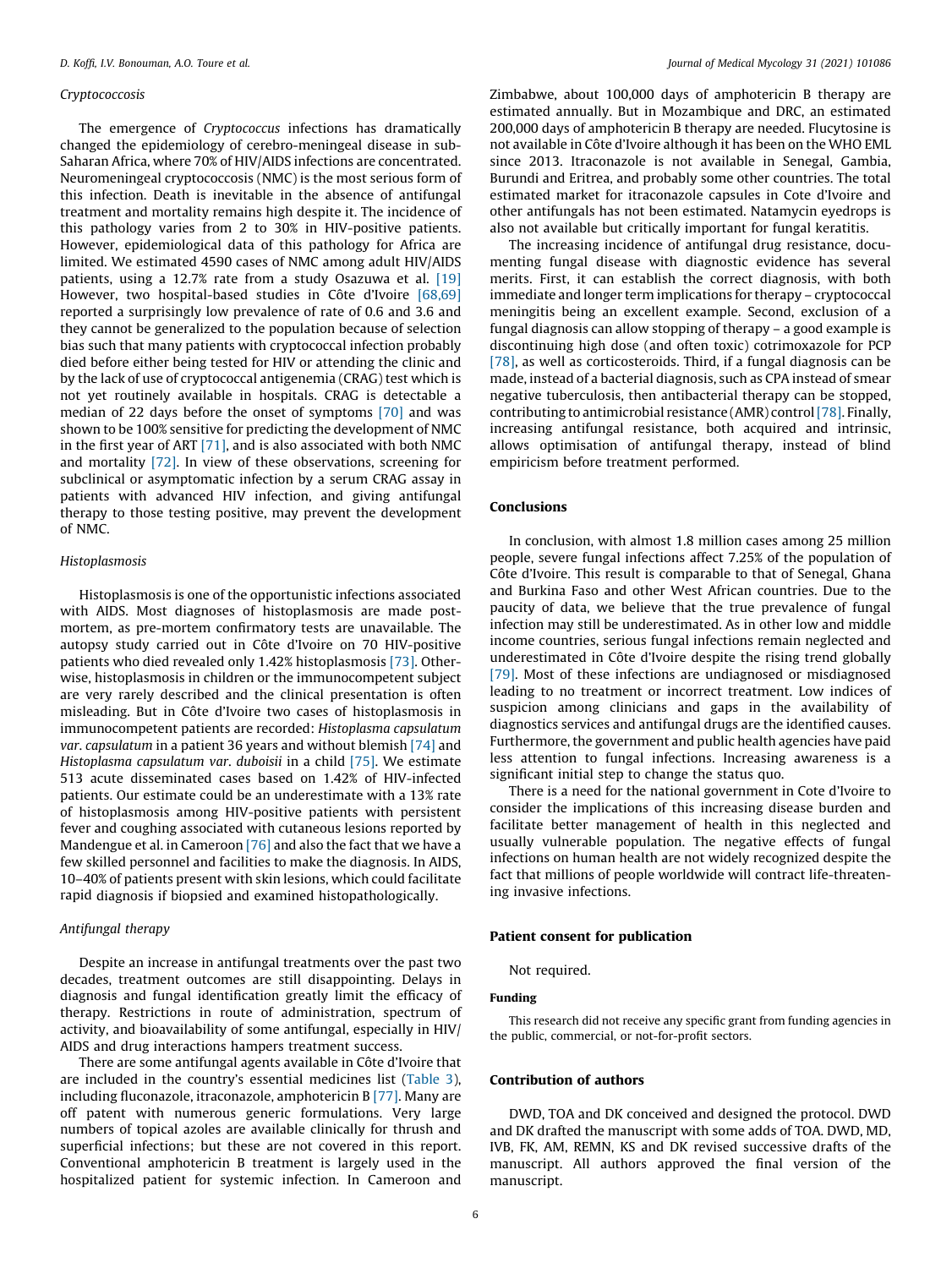#### <span id="page-6-0"></span>Disclosure of interest

The authors declare that they have no competing interest.

#### Acknowledgements

The authors thank all authors, clinicians and medical laboratory scientists who provided unpublished information from either previous works or clinical practice which was necessary in carrying out this work. We are also grateful to Ms. Hortance Aman and Mr. Armand D. TRE BI respectively from Institut National de la Statistique (INS Côte d'Ivoire) and Department of Computing and Health Information (Ministry of Health and Hygiene, Côte d'Ivoire) for their valuable contribution in National data searching and retrieval.

#### References

- [1] Brown GD, [Denning](http://refhub.elsevier.com/S1156-5233(20)30227-4/sbref0400) DW, Gow NA, Levitz SM, Netea MG, White TC. Hidden killers: human fungal infections. Sci Transl Med [2012;4:1–9](http://refhub.elsevier.com/S1156-5233(20)30227-4/sbref0400) [165rv13].
- [2] RGPH; 2014 [Accessed 19th 2020. Available from: [http://www.ins.ci/n/](http://www.ins.ci/n/documents/RGPH2014_expo_dg.pdf) [documents/RGPH2014\\_expo\\_dg.pdf\]](http://www.ins.ci/n/documents/RGPH2014_expo_dg.pdf).
- [3] UNAIDS; 2019 [Accessed 19th 2020. Available from: [https://www.unaids.org/](https://www.unaids.org/fr/regionscountries/countries/ctedivoire) [fr/regionscountries/countries/ctedivoire\]](https://www.unaids.org/fr/regionscountries/countries/ctedivoire).
- [4] RASS; 2018 [Accessed 19th 2020. Available from: [https://dipe.info/index.php/](https://dipe.info/index.php/fr/component/jdownloads/download/6-rapport-annuel-sur-la-situation-sanitaire/52-rapport-annuel-sur-la-situation-sanitaire-rass) [fr/component/jdownloads/download/](https://dipe.info/index.php/fr/component/jdownloads/download/6-rapport-annuel-sur-la-situation-sanitaire/52-rapport-annuel-sur-la-situation-sanitaire-rass) [6-rapport-annuel-sur-la-situation-sanitaire/](https://dipe.info/index.php/fr/component/jdownloads/download/6-rapport-annuel-sur-la-situation-sanitaire/52-rapport-annuel-sur-la-situation-sanitaire-rass)
	- [52-rapport-annuel-sur-la-situation-sanitaire-rass](https://dipe.info/index.php/fr/component/jdownloads/download/6-rapport-annuel-sur-la-situation-sanitaire/52-rapport-annuel-sur-la-situation-sanitaire-rass)].
- [5] Molloy SF, Chiller T, Greene GS, Burry J, [Govender](http://refhub.elsevier.com/S1156-5233(20)30227-4/sbref0420) NP, Kanyama C, et al. [Cryptococcal](http://refhub.elsevier.com/S1156-5233(20)30227-4/sbref0420) meningitis: a neglected NTD? PLoS Negl Trop Dis [2017;11:e0005575](http://refhub.elsevier.com/S1156-5233(20)30227-4/sbref0420).
- [6] Ouattara B, Kra O, [Adou-Bryn](http://refhub.elsevier.com/S1156-5233(20)30227-4/sbref0425) KD, Kouassi L, Toure K, Ouattara D, et al. Oral and [esophageal](http://refhub.elsevier.com/S1156-5233(20)30227-4/sbref0425) mycosis in adult's patients infected by HIV in university hospital of treichville (abidjan). Rev Col [Odonto-Stomatol](http://refhub.elsevier.com/S1156-5233(20)30227-4/sbref0425) Afr Chir Maxillo-fac 2011;18:9–12.
- [7] Adoubryn KD, N'Gattia VK, [Kouadio-Yapo](http://refhub.elsevier.com/S1156-5233(20)30227-4/sbref0430) GC, Nigué L, Zika DK, Ouhon J. [Epidemiology](http://refhub.elsevier.com/S1156-5233(20)30227-4/sbref0430) of otomycoses at the university hospital of Yopougon (Abidjan-Ivory Coast). J Med Mycol [2014;24:e9–15.](http://refhub.elsevier.com/S1156-5233(20)30227-4/sbref0430)
- [8] [Bosson-Vanga](http://refhub.elsevier.com/S1156-5233(20)30227-4/sbref0435) H, Konaté A, Angora KE, Bonouman IA, Djohan V, Bedia AV, et al. Profile of [otomycosis](http://refhub.elsevier.com/S1156-5233(20)30227-4/sbref0435) diagnosed at Institut Pasteur of Cote D'Ivoire. Rev Int Sci Med [2018;20:207–12.](http://refhub.elsevier.com/S1156-5233(20)30227-4/sbref0435)
- [9] Adou-Bryn KD, Ouhon J, Assoumou A, Kassi EA, Kone M, [Therizol-Ferly](http://refhub.elsevier.com/S1156-5233(20)30227-4/sbref0440) M. Fungi and parasites isolated on the [examination](http://refhub.elsevier.com/S1156-5233(20)30227-4/sbref0440) of 142 bronchial aspiration liquids in Abidjan (Cote d'Ivoire). Med Afr Noir [1999;46:362–5.](http://refhub.elsevier.com/S1156-5233(20)30227-4/sbref0440)
- [10] Lucas SB, Peacock CS, Hounnou A, [Brattegaard](http://refhub.elsevier.com/S1156-5233(20)30227-4/sbref0445) K, Koffi K, Honde M, et al. Disease in [children](http://refhub.elsevier.com/S1156-5233(20)30227-4/sbref0445) infected with HIV in Abidjan, Cote d'Ivoire. BMJ [1996;312:335–8](http://refhub.elsevier.com/S1156-5233(20)30227-4/sbref0445).
- [11] Koffi N, Ngom A, Kouassi B, Horo K, Gondola P, [Aka-Danguy](http://refhub.elsevier.com/S1156-5233(20)30227-4/sbref0450) E. Profile of adult asthmatic in hospital African [environment](http://refhub.elsevier.com/S1156-5233(20)30227-4/sbref0450) (Abidjan). Med Afr Noir [2001;48:477–80](http://refhub.elsevier.com/S1156-5233(20)30227-4/sbref0450).
- [12] Sakande J, Meite M, Seka J, Akre DP, [Yapo-Cresoit](http://refhub.elsevier.com/S1156-5233(20)30227-4/sbref0455) A, Sombo MF. Allergic rhinitis in Abidjan: [epidemiological](http://refhub.elsevier.com/S1156-5233(20)30227-4/sbref0455) investigation and biological diagnosis. Med Afr Noir [2008;55:114–8](http://refhub.elsevier.com/S1156-5233(20)30227-4/sbref0455).
- [13] GAFFI; 2020 [Accessed 19th 2020. Available from: [https://www.gaffi.org/](https://www.gaffi.org/media/academic-papers/) [media/academic-papers/](https://www.gaffi.org/media/academic-papers/)].
- [14] Ocansey BK, Pesewu GA, Codjoe FS, [Osei-Djarbeng](http://refhub.elsevier.com/S1156-5233(20)30227-4/sbref0465) S, Feglo PK, Denning DW. [Estimated](http://refhub.elsevier.com/S1156-5233(20)30227-4/sbref0465) burden of serious fungal infections in Ghana. J Fungi (Basel) [2019;5:1–15.](http://refhub.elsevier.com/S1156-5233(20)30227-4/sbref0465)
- [15] Bamba S, Zida A, Sangare I, Cisse M, Denning DW, [Hennequin](http://refhub.elsevier.com/S1156-5233(20)30227-4/sbref0470) C. Burden of severe fungal infections in Burkina Faso. J Fungi (Basel) [2018;4:1–9.](http://refhub.elsevier.com/S1156-5233(20)30227-4/sbref0470)
- [16] [Chekiri-Talbi](http://refhub.elsevier.com/S1156-5233(20)30227-4/sbref0475) M, Denning DW. The burden of fungal infections in Algeria. J Mycol Med [2017;27:139–45](http://refhub.elsevier.com/S1156-5233(20)30227-4/sbref0475).
- [17] To T, [Stanojevic](http://refhub.elsevier.com/S1156-5233(20)30227-4/sbref0480) S, Moores G, Gershon AS, Bateman ED, Cruz AA, et al. Global asthma prevalence in adults: findings from the [cross-sectional](http://refhub.elsevier.com/S1156-5233(20)30227-4/sbref0480) world health survey. BMC Public Health [2012;12:204.](http://refhub.elsevier.com/S1156-5233(20)30227-4/sbref0480)
- [18] GLOBOCAN; 2018 [Accessed 19th 2020. Available from: [https://gco.iarc.fr/](https://gco.iarc.fr/today/data/factsheets/populations/900-world-fact-sheets) [today/data/factsheets/populations/900-world-fact-sheets\]](https://gco.iarc.fr/today/data/factsheets/populations/900-world-fact-sheets).
- [19] Osazuwa F, Dirisu JO, Okuonghae PE, Ugbebor O. Screening for [cryptococcal](http://refhub.elsevier.com/S1156-5233(20)30227-4/sbref0490) antigenemia in [anti-retroviral](http://refhub.elsevier.com/S1156-5233(20)30227-4/sbref0490) naive AIDS patients in Benin city, Nigeria. Oman Med 12012:27:228-31.
- [20] Taylor SM, Meshnick SR, Worodria W, Andama A, [Cattamanchi](http://refhub.elsevier.com/S1156-5233(20)30227-4/sbref0495) A, Davis JL, et al. Low prevalence of [Pneumocystis](http://refhub.elsevier.com/S1156-5233(20)30227-4/sbref0495) pneumonia (PCP) but high prevalence of pneumocystis [dihydropteroate](http://refhub.elsevier.com/S1156-5233(20)30227-4/sbref0495) synthase (dhps) gene mutations in HIV-infected persons in Uganda. PLoS One [2012;7:e49991](http://refhub.elsevier.com/S1156-5233(20)30227-4/sbref0495).
- [21] Morrow BM, Hsaio NY, Zampoli M, Whitelaw A, Zar HJ. [Pneumocystis](http://refhub.elsevier.com/S1156-5233(20)30227-4/sbref0500) pneumonia in South African children with and without human [immunodeficiency](http://refhub.elsevier.com/S1156-5233(20)30227-4/sbref0500) virus infection in the era of highly active [antiretroviral](http://refhub.elsevier.com/S1156-5233(20)30227-4/sbref0500) therapy. Pediatr Infect Dis J [2010;29:535–9.](http://refhub.elsevier.com/S1156-5233(20)30227-4/sbref0500)
- [22] Coulibaly G, N'Dhatz M, Domoua K, [Aka-Danguy](http://refhub.elsevier.com/S1156-5233(20)30227-4/sbref0505) E, Traore F, Konan JB, et al. Prevalence of [pneumocystosis](http://refhub.elsevier.com/S1156-5233(20)30227-4/sbref0505) in HIV-infected subjects in a pneumo-phthisiology [department:](http://refhub.elsevier.com/S1156-5233(20)30227-4/sbref0505) autopsy study carried out in Abidjan (Côte d'Ivoire). Rev Pneumol Clin [1994;50:116–20.](http://refhub.elsevier.com/S1156-5233(20)30227-4/sbref0505)
- [23] [Sawadogo](http://refhub.elsevier.com/S1156-5233(20)30227-4/sbref0510) D, Yapo AVDP, Sangaré M, Tolo A, Yayo-Ayé M. Caractéristiques épidémiologiques des patients atteints d'hémopathies malignes à Abidjan au cours de la décennie 1995-2004. J Afr Cancer 2009;1:4-10.
- [24] WHO. Country profile of [environmental](http://refhub.elsevier.com/S1156-5233(20)30227-4/sbref0515) burden of disease: Cote d'Ivoire. Public Health and the [Environment.](http://refhub.elsevier.com/S1156-5233(20)30227-4/sbref0515) Geneva, Switzerland: WHO; 2009.
- [25] Konaté MH. Abdomens aigus [chirurgicaux](http://refhub.elsevier.com/S1156-5233(20)30227-4/sbref0520) dans le service de chirurgie générale et pédiatrique au CHU Gabriel Touré; 2003 [Accessed on 15th August 2020. Available from: [wwwkeneyanet](http://refhub.elsevier.com/S1156-5233(20)30227-4/sbref0520)  $\$  [fmpos](http://refhub.elsevier.com/S1156-5233(20)30227-4/sbref0520)  $\$  [theses](http://refhub.elsevier.com/S1156-5233(20)30227-4/sbref0520)  $\$  [med](http://refhub.elsevier.com/S1156-5233(20)30227-4/sbref0520)  $\$  [pdf\]](http://refhub.elsevier.com/S1156-5233(20)30227-4/sbref0520).
- [26] Denning DW, Pleuvry A, Cole DC. Global burden of allergic [bronchopulmonary](http://refhub.elsevier.com/S1156-5233(20)30227-4/sbref0525) aspergillosis with asthma and its [complication](http://refhub.elsevier.com/S1156-5233(20)30227-4/sbref0525) chronic pulmonary aspergillosis in adults. Med Mycol [2013;51:361–70](http://refhub.elsevier.com/S1156-5233(20)30227-4/sbref0525).
- [27] Kwizera R, Musaazi J, Meya DB, Worodria W, Bwanga F, [Kajumbula](http://refhub.elsevier.com/S1156-5233(20)30227-4/sbref0530) H, et al. Burden of fungal asthma in Africa: a systematic review and [meta-analysis.](http://refhub.elsevier.com/S1156-5233(20)30227-4/sbref0530) PLoS One [2019;14:e0216568.](http://refhub.elsevier.com/S1156-5233(20)30227-4/sbref0530)
- [28] Fulgence KK, Abibatou K, Vincent D, Henriette V, Etienne AK, [Kiki-Barro](http://refhub.elsevier.com/S1156-5233(20)30227-4/sbref0535) PC, et al. Tinea capitis in [schoolchildren](http://refhub.elsevier.com/S1156-5233(20)30227-4/sbref0535) in southern Ivory Coast. Int J Dermatol [2013;52:456–60](http://refhub.elsevier.com/S1156-5233(20)30227-4/sbref0535).
- [29] Brown L, Leck AK, Gichangi M, Burton MJ, Denning DW. The global incidence and diagnosis of fungal keratitis. Lancet Infect Dis 202[0.](http://dx.doi.org/10.1016/S1473-3099(20)30448-5) [http://dx.doi.org/](http://dx.doi.org/10.1016/S1473-3099(20)30448-5) [10.1016/S1473-3099\(20\)30448-5.](http://dx.doi.org/10.1016/S1473-3099(20)30448-5)
- [30] World Bank Reports. Cote d'Ivoire : contribution à l'analyse de la pauvreté. [Published June 29th 2006; Accessed on 11th November 2020. Available from: documentsworldbankorg > curated]
- [31] RASS; 2016 [Accessed on 5th August 2019. Available from: [https://dipe.info/](https://dipe.info/index.php/fr/component/jdownloads/download/6-rapport-annuel-sur-la-situation-sanitaire/52-rapport-annuel-sur-la-situation-sanitaire-rass) [index.php/fr/component/jdownloads/download/](https://dipe.info/index.php/fr/component/jdownloads/download/6-rapport-annuel-sur-la-situation-sanitaire/52-rapport-annuel-sur-la-situation-sanitaire-rass) [6-rapport-annuel-sur-la-situation-sanitaire/](https://dipe.info/index.php/fr/component/jdownloads/download/6-rapport-annuel-sur-la-situation-sanitaire/52-rapport-annuel-sur-la-situation-sanitaire-rass) [52-rapport-annuel-sur-la-situation-sanitaire-rass\]](https://dipe.info/index.php/fr/component/jdownloads/download/6-rapport-annuel-sur-la-situation-sanitaire/52-rapport-annuel-sur-la-situation-sanitaire-rass).
- [32] Echimane AK, Ahnoux AA, Adoubi I, Hien S, M'Bra K, [D'Horpock](http://refhub.elsevier.com/S1156-5233(20)30227-4/sbref0555) A, et al. Cancer [incidence](http://refhub.elsevier.com/S1156-5233(20)30227-4/sbref0555) in Abidjan, Ivory Coast: first results from the cancer registry, 1995– 1997. Cancer [2000;89:653–63.](http://refhub.elsevier.com/S1156-5233(20)30227-4/sbref0555)
- [33] Stucky Hunter E, [Richardson](http://refhub.elsevier.com/S1156-5233(20)30227-4/sbref0560) MD, Denning DW. Evaluation of LDBio Aspergillus ICT lateral flow assay for IgG and IgM antibody detection in chronic [pulmonary](http://refhub.elsevier.com/S1156-5233(20)30227-4/sbref0560) aspergillosis. J Clin Microbiol [2019;57:1–12](http://refhub.elsevier.com/S1156-5233(20)30227-4/sbref0560).
- [34] Bigby TD, [Margolskee](http://refhub.elsevier.com/S1156-5233(20)30227-4/sbref0565) D, Curtis JL, Michael PF, Sheppard D, Hadley WK, et al. The usefulness of induced sputum in the diagnosis of [Pneumocystis](http://refhub.elsevier.com/S1156-5233(20)30227-4/sbref0565) carinii pneumonia in patients with the acquired [immunodeficiency](http://refhub.elsevier.com/S1156-5233(20)30227-4/sbref0565) syndrome. Am Rev Respir Dis [1986;133:515–8](http://refhub.elsevier.com/S1156-5233(20)30227-4/sbref0565).
- [35] Nowaseb V, Gaeb E, Fraczek MG, [Richardson](http://refhub.elsevier.com/S1156-5233(20)30227-4/sbref0570) MD, Denning DW. Frequency of [Pneumocystis](http://refhub.elsevier.com/S1156-5233(20)30227-4/sbref0570) jirovecii in sputum from HIV and TB patients in Namibia. J Infect Dev Ctries [2014;8:349–57](http://refhub.elsevier.com/S1156-5233(20)30227-4/sbref0570).
- [36] Arendrup MC. [Epidemiology](http://refhub.elsevier.com/S1156-5233(20)30227-4/sbref0575) of invasive candidiasis. Curr Opin Crit Care [2010;16:445–52](http://refhub.elsevier.com/S1156-5233(20)30227-4/sbref0575).
- [37] Bruck HM, Nash G, Stein JM, Lindberg RB. Studies on the [occurrence](http://refhub.elsevier.com/S1156-5233(20)30227-4/sbref0580) and significance of yeasts and fungi in the burn wound. Ann Surg [1972;176:108–10.](http://refhub.elsevier.com/S1156-5233(20)30227-4/sbref0580)
- [38] Zorgani A, Franka RA, Zaidi MM, [Alshweref](http://refhub.elsevier.com/S1156-5233(20)30227-4/sbref0585) UM, Elgmati M. Trends in nosocomial [bloodstream](http://refhub.elsevier.com/S1156-5233(20)30227-4/sbref0585) infections in a burn intensive care unit: an eight-year survey. Ann Burns Fire Disasters [2010;23:88–94.](http://refhub.elsevier.com/S1156-5233(20)30227-4/sbref0585)
- [39] Le Floch R, Naux E, Arnould JF. [Infections](http://refhub.elsevier.com/S1156-5233(20)30227-4/sbref0590) fongiques des brûlés : revue. Ann Burns Fire Disasters [2015;28:94–104](http://refhub.elsevier.com/S1156-5233(20)30227-4/sbref0590).
- [40] [Raaijmakers](http://refhub.elsevier.com/S1156-5233(20)30227-4/sbref0595) R, Schroder C, Monnens L, Cornelissen E,Warris A. Fungal peritonitis in children on peritoneal dialysis. Pediatr Nephrol [2007;22:288–93.](http://refhub.elsevier.com/S1156-5233(20)30227-4/sbref0595)
- [41] Lorand I, Molinier N, Soles J, Douchez F, Gayral F. Results of [laparoscopic](http://refhub.elsevier.com/S1156-5233(20)30227-4/sbref0600) treatment of perforated ulcers. J Chir [1999;124:149–53.](http://refhub.elsevier.com/S1156-5233(20)30227-4/sbref0600)
- [42] Montravers P, Dupont H, Eggimann P. [Intra-abdominal](http://refhub.elsevier.com/S1156-5233(20)30227-4/sbref0605) candidiasis: the gui[delines-forgotten](http://refhub.elsevier.com/S1156-5233(20)30227-4/sbref0605) non-candidemic invasive candidiasis. Intensive Care Med [2013;39:2226–30](http://refhub.elsevier.com/S1156-5233(20)30227-4/sbref0605).
- [43] Smith E, Orholm M. Trends and patterns of [opportunistic](http://refhub.elsevier.com/S1156-5233(20)30227-4/sbref0610) diseases in Danish AIDS patients 1980–1990. Scand J Infect Dis [1990;22:665–72.](http://refhub.elsevier.com/S1156-5233(20)30227-4/sbref0610)
- [44] How common are fungal diseases? [Published June 18<sup>th</sup> 2011, updated July 2019; Accessed on 12 November 2020. Available from: [http://](http://wwwfungalinfectiontrustorg/wp-content/uploads/2019/08/How-Common-are-Fungal-Diseases-v122pdf) [wwwfungalinfectiontrustorg/wp-content/uploads/2019/08/](http://wwwfungalinfectiontrustorg/wp-content/uploads/2019/08/How-Common-are-Fungal-Diseases-v122pdf) [How-Common-are-Fungal-Diseases-v122pdf\]](http://wwwfungalinfectiontrustorg/wp-content/uploads/2019/08/How-Common-are-Fungal-Diseases-v122pdf)
- [45] Konate A, Yavo W, Kassi FK, Djohan V, Angora EK, [Barro-Kiki](http://refhub.elsevier.com/S1156-5233(20)30227-4/sbref0620) PC, et al. Aetiologies and contributing factors of [vulvovaginal](http://refhub.elsevier.com/S1156-5233(20)30227-4/sbref0620) candidiasis in Abidjan (Cote d'Ivoire). J Mycol Med [2014;24:93–9](http://refhub.elsevier.com/S1156-5233(20)30227-4/sbref0620).
- [46] Djohan V, Angora KE, [Vanga-Bosson](http://refhub.elsevier.com/S1156-5233(20)30227-4/sbref0625) AH, Konate A, Kassi KF, Kiki-Barro PCM, et al. Recurrent [vulvo-vaginal](http://refhub.elsevier.com/S1156-5233(20)30227-4/sbref0625) candidiasis in Abidjan (Cote d'Ivoire): aetiology and associated factors. J Mycol Med [2019;29:127–31](http://refhub.elsevier.com/S1156-5233(20)30227-4/sbref0625).
- [47] Foxman B, Barlow R, D'Arcy H, Gillespie B, Sobel JD. Candida [vaginitis:](http://refhub.elsevier.com/S1156-5233(20)30227-4/sbref0630) selfreported incidence and associated costs. Sex Transm Dis [2000;27:230–5.](http://refhub.elsevier.com/S1156-5233(20)30227-4/sbref0630)
- [48] Foxman B, Muraglia R, Dietz JP, Sobel JD, Wagner J. [Prevalence](http://refhub.elsevier.com/S1156-5233(20)30227-4/sbref0635) of recurrent [vulvovaginal](http://refhub.elsevier.com/S1156-5233(20)30227-4/sbref0635) candidiasis in 5 European countries and the United States: results from an Internet panel survey. J Low Genit Tract Dis [2013;17:340–5](http://refhub.elsevier.com/S1156-5233(20)30227-4/sbref0635).
- [49] Geiger AM, Foxman B. Risk factors for [vulvovaginal](http://refhub.elsevier.com/S1156-5233(20)30227-4/sbref0640) candidiasis: a case-control study among university students. Epidemiology [1996;7:182–7.](http://refhub.elsevier.com/S1156-5233(20)30227-4/sbref0640)
- [50] Sobel JD. Recurrent vulvovaginal candidiasis. Am J Obstet Gynecol [2016;214:15–21](http://refhub.elsevier.com/S1156-5233(20)30227-4/sbref0645). [51] [Usluogullari](http://refhub.elsevier.com/S1156-5233(20)30227-4/sbref0650) B, Gumus I, Gunduz E, Kaygusuz I, Simavli S, Acar M, et al. The role of human dectin-1 Y238X gene [polymorphism](http://refhub.elsevier.com/S1156-5233(20)30227-4/sbref0650) in recurrent vulvovaginal
- candidiasis infections. Mol Biol Rep [2014;41:6763–8](http://refhub.elsevier.com/S1156-5233(20)30227-4/sbref0650). [52] Alanio A, Denning DW. GAFFI fact sheet; 2017. [Accessed on 05 August
- 2020. Available from: [https://www.gaffi.org/wp./PCP-GAFFI-December-](https://www.gaffi.org/wp./PCP-GAFFI-December-2017.pdf)[2017.pdf\]](https://www.gaffi.org/wp./PCP-GAFFI-December-2017.pdf) [53] Birriel Jr JA, Adams JA, Saldana MA, Mavunda K, [Goldfinger](http://refhub.elsevier.com/S1156-5233(20)30227-4/sbref0660) S, Vernon D, et al.
- Role of flexible bronchoscopy and [bronchoalveolar](http://refhub.elsevier.com/S1156-5233(20)30227-4/sbref0660) lavage in the diagnosis of pediatric acquired [immunodeficiency](http://refhub.elsevier.com/S1156-5233(20)30227-4/sbref0660) syndrome-related pulmonary disease. Pediatrics [1991;87:897–9.](http://refhub.elsevier.com/S1156-5233(20)30227-4/sbref0660)